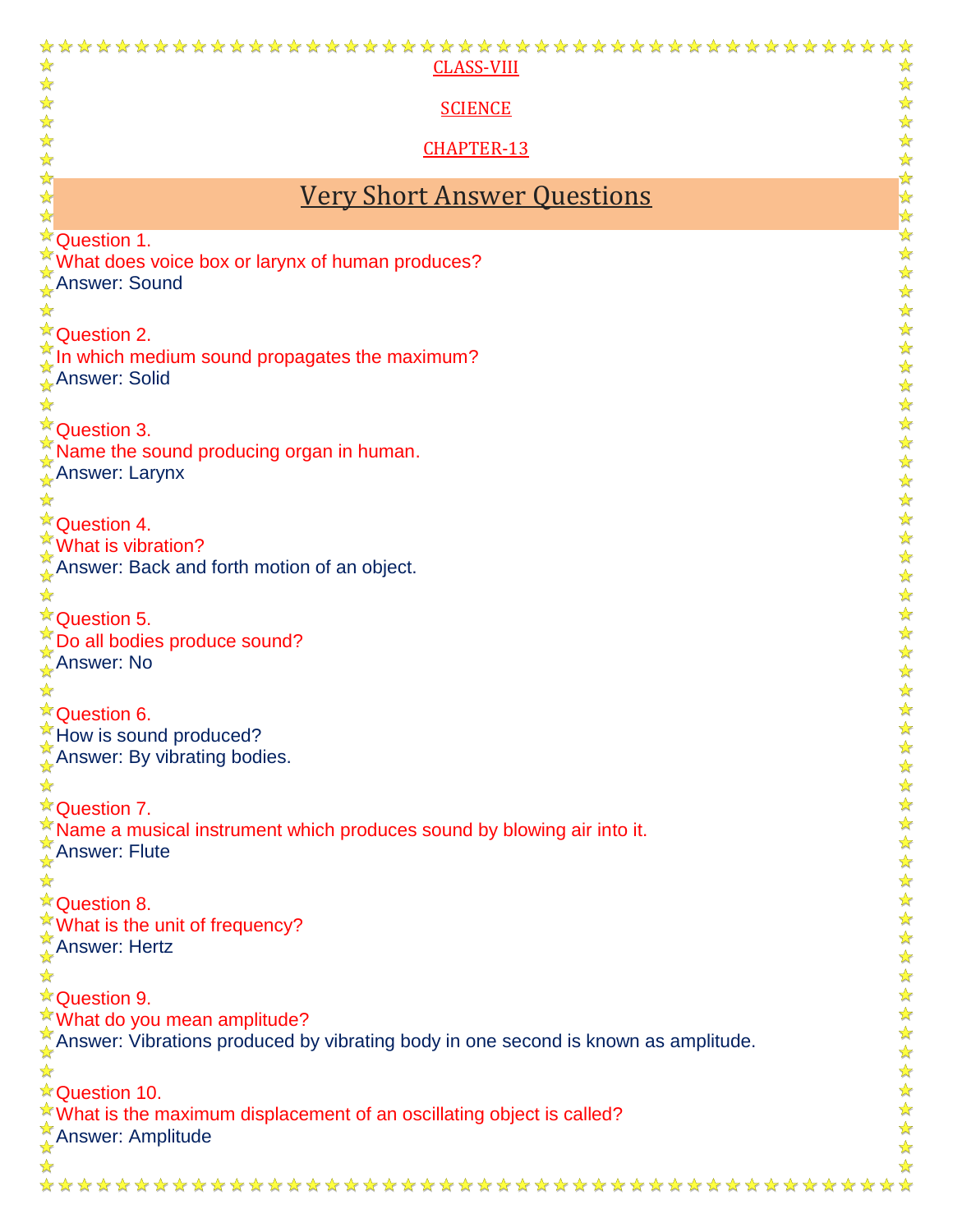**★Question 11.** ☆ ☆  $\sqrt[3]{x}$  How does sound help us?  $\blacktriangleright$ Answer: Sound help us to communicate. 化化分分分分分分分分分分分分分分分分分 ☆ **★Question 12.**  $\sqrt[k]{ }$  What is the unit of loudness? **Answer: Decibel (dB)** ☆ ☆ **★Question 13. ★What is audible sound? Answer: Frequency between 20 Hz to 20,000 Hz is audible sound.** ☆ **☆ Question 14.**  $\sqrt[k]{ }$  In which medium sound travels faster? **Answer: Solid** ☆ **★ Question 15.**  $*$  A simple pendulum makes 20 oscillations in 40 seconds. What is the time period and frequency of its ☆ oscillation?  $\frac{1}{\sqrt{2}}$ **Answer:** 好好好好好!  $\frac{1}{2}$  **Time period =** Time No. of oscillation =4020 = 2 sec. **Frequency = No. of oscillation Time =2040 = 0.5 Hz ★Question 16.** Sonali heard sound of thunderbolt 5 second after she saw flash of lightning. How far is she from the  $\frac{1}{\sqrt{2}}$  $\star$  place where lightning occurs? (speed of sound = 330 m/s)  $\frac{1}{\sqrt{2}}$ **Answer:**  $\frac{1}{\sqrt{2}}$ **Distance of Sonali from the place of lightning = 330 × 5 = 1650 m**  $\frac{1}{\sqrt{2}}$  $\mathbf{r}$ ☆ 女女女女女女女女女女女女女女女女女 **☆Question 17. <sup>★</sup>What is frequency?** Answer: The number of oscillations per second is called frequency. Its unit is hertz.  $\frac{\lambda}{\lambda}$  $\frac{1}{\sqrt{2}}$ **<sup>★</sup>Question 18. What do you mean by oscillatory motion? Answer:** The to and fro motion of an object is called vibration. This motion in both the direction from its mean  $\mathcal{L}$  position is called oscillatory motion. ☆ **Question19.**  $\frac{\pi}{4}$  Two astronauts are floating close to each other in space. Can they talk to each other without using any special device? Give reasons.  $\frac{1}{\sqrt{2}}$ **Answer:** \*\*\*\*\*\*\*\*  $\star$  No, because in space there is no atmosphere and sound needs medium to travel.  $\rightarrow$ ☆ Question 20.  $\sqrt{\ }$  What do you mean by time period?  $\frac{1}{2}$ ☆